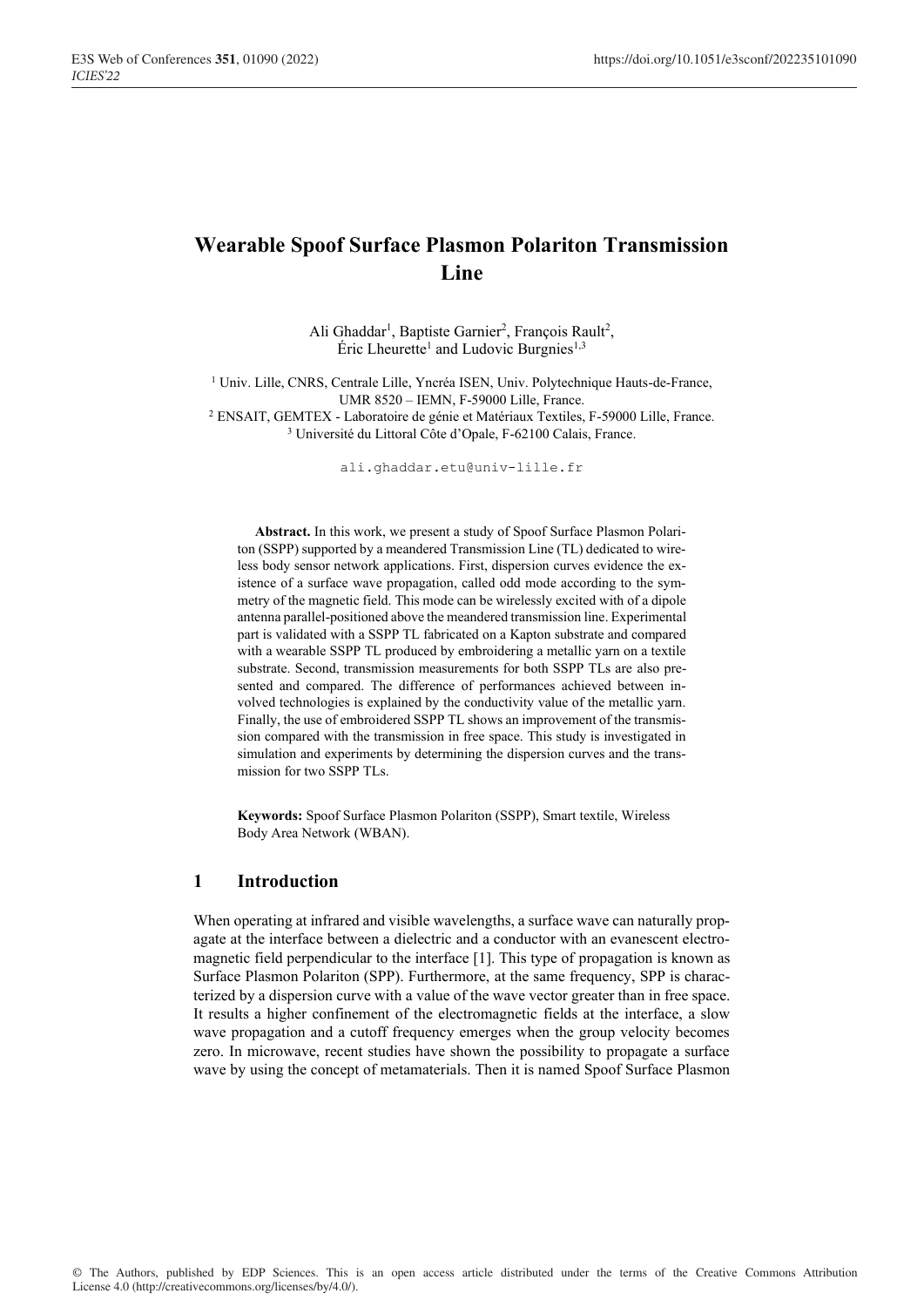Polariton (SSPP) [2]. Different structures have been proposed to generate SSPP such as a one-dimensional array of grooves [3] [4], a two-dimensional array of square holes [2], metasurfaces of square patches [5] and mushroom structures [6] [7]. Generally, a surface wave is introduced on the metasurface by adding a metallic periodicity with a period lower than the wavelength (sub-wavelength condition). Otherwise, it was proven experimentally that the surface wave property is insensitive to the lateral width of onedimensional array of grooves [3]. And there is only a downward shift of the dispersion curve when reducing the lateral thickness of a metallic corrugation down to subwavelength scale [8]. In addition, SSPP TLs can be wirelessly excited by near-field coupling using antennas [9] [10].

At last, Wireless Body Sensor Network (WBSN) has interested several applications on healthcare, telemedicine and sport. WBSN consists of several sensors placed all over the body with a worn gateway as a Smartphone, allowing to collect data from a Body Area Network (BAN) and re-transmit them to a wide area network. Hence, the introduction of a SSPP TL onto a textile as a waveguide to connect and to improve the transmission between sensors placed on the body is currently considered as a solution [11] [12]. However, a SSPP TL presented in a recent work was carried out by lasercutting a conductive textile, and then glued it onto a dielectric textile substrate. This technique may introduce disadvantages such as a short service life due to a low resistance against washing.

In this paper, the embroidery technique is proposed to produce a meandered SSPP TL owing to the ease of fabrication. Nevertheless, structuring by metallic yarns can yield some difficulties in terms of homogeneity and low conductivity of the yarns. For this reason, the performance of an embroidered SSPP TL is evaluated and compared with an SSPP TL produced by traditional Printed Circuit Board (PCB) technology. The meandered TL proposed in this study is considered as a hollowed symmetric comb-shaped structure commonly used for supporting a SSPP [8]. Consequently, a reduction of the metallic part of the TL allows to reach both high flexibility and low cost for embroidery production.

## **2 Results and Discussion**

#### **2.1 Dispersion curve of the odd mode**

Dispersion curve was simulated by means of the eigenmode solver of Ansys HFSS software. Fig. 1 shows the unit cell of the meandered TL with the geometric parameters and the simulation conditions used to calculate the dispersion curve. As illustrated in Fig. 1(a) and according to the magnetic field which is mainly oriented in the *z*-direction, a periodic condition (master-slave) was put in the y-z plane, and a Perfect Electric Conductor (PEC) and Perfect Magnetic Conductor (PMC) was used in the *x-y* and *y-z* plane, respectively.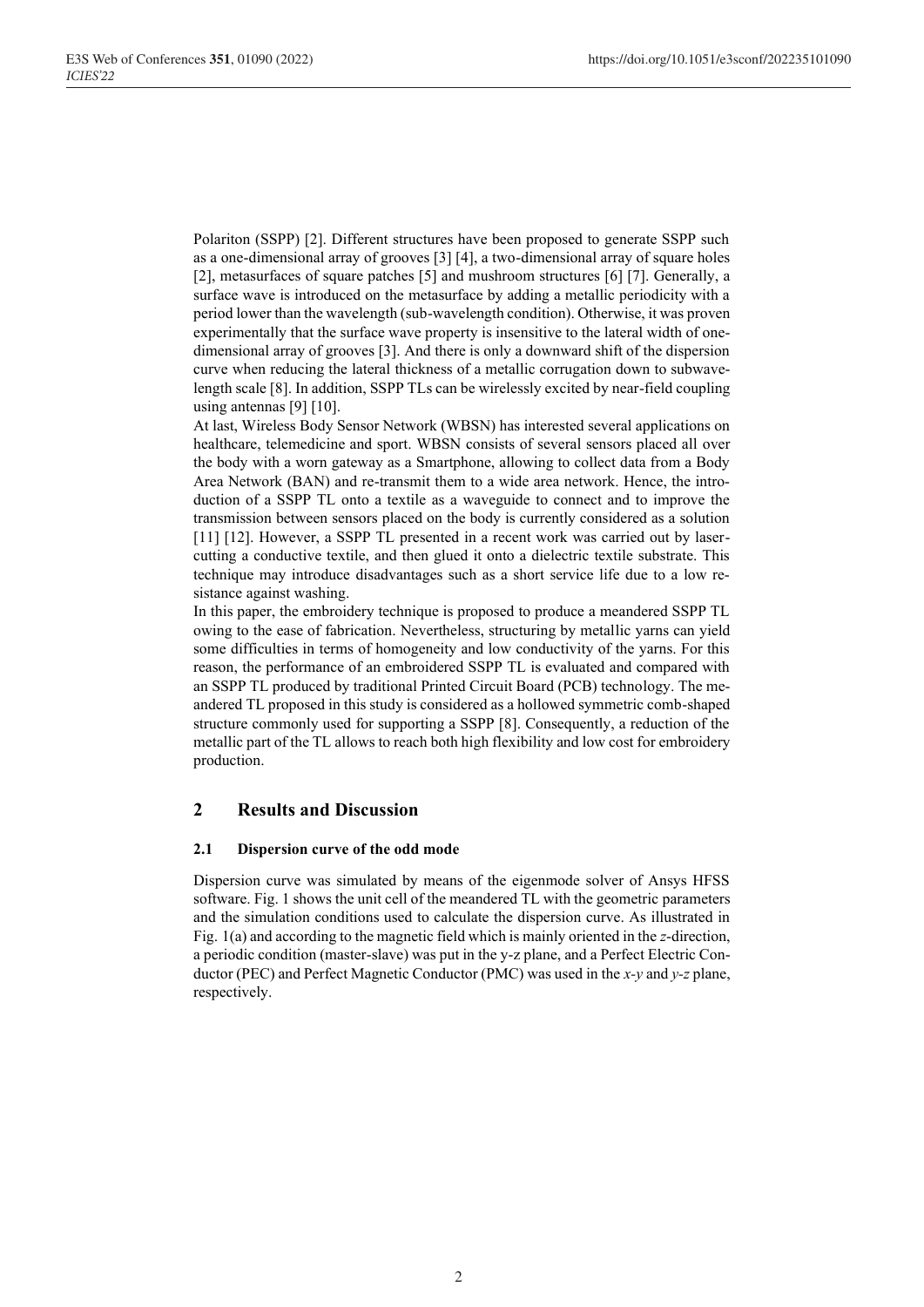

**Fig. 1.** Unit cell of the meandered TL used to calculate the dispersion curve with (a) boundary conditions and (b) geometric sizes with  $p=8$  mm,  $h=18$  mm,  $s=2$  mm,  $w=1$  mm and  $l=4$  mm.

The dispersion curve plotted in Fig. 2 is attributed to an odd mode as shown by the magnetic field mapped in the inset of Fig. 2. This propagation mode corresponds to a symmetric magnetic field around the two meandered strips produced when the current in each meandered strip circulates in the same direction. In addition, its wave vector *k* is higher than  $k_0$  in free space propagation shown by the light line in Fig. 2. Therefore, a high trapping of the wave around the meandered TL is expected. The simulated dispersion curve presented in Fig. 2 was done by using a 50 µm-thick Kapton substrate with a complex permittivity  $\varepsilon_r = 3.2(1 - i 0.03)$ . However, as the Kapton and textile substrates used in this study are very thin, the simulated dispersion curve is similar for both substrates and it can be directly compared with experimental results measured for samples fabricated by PCB and textile technologies.



**Fig. 2.** Simulation (Sim.) and measurements (Meas.) of the dispersion curve of the odd mode supported by the meandered TL. In inset, *z*-component of the magnetic field (*Hz*).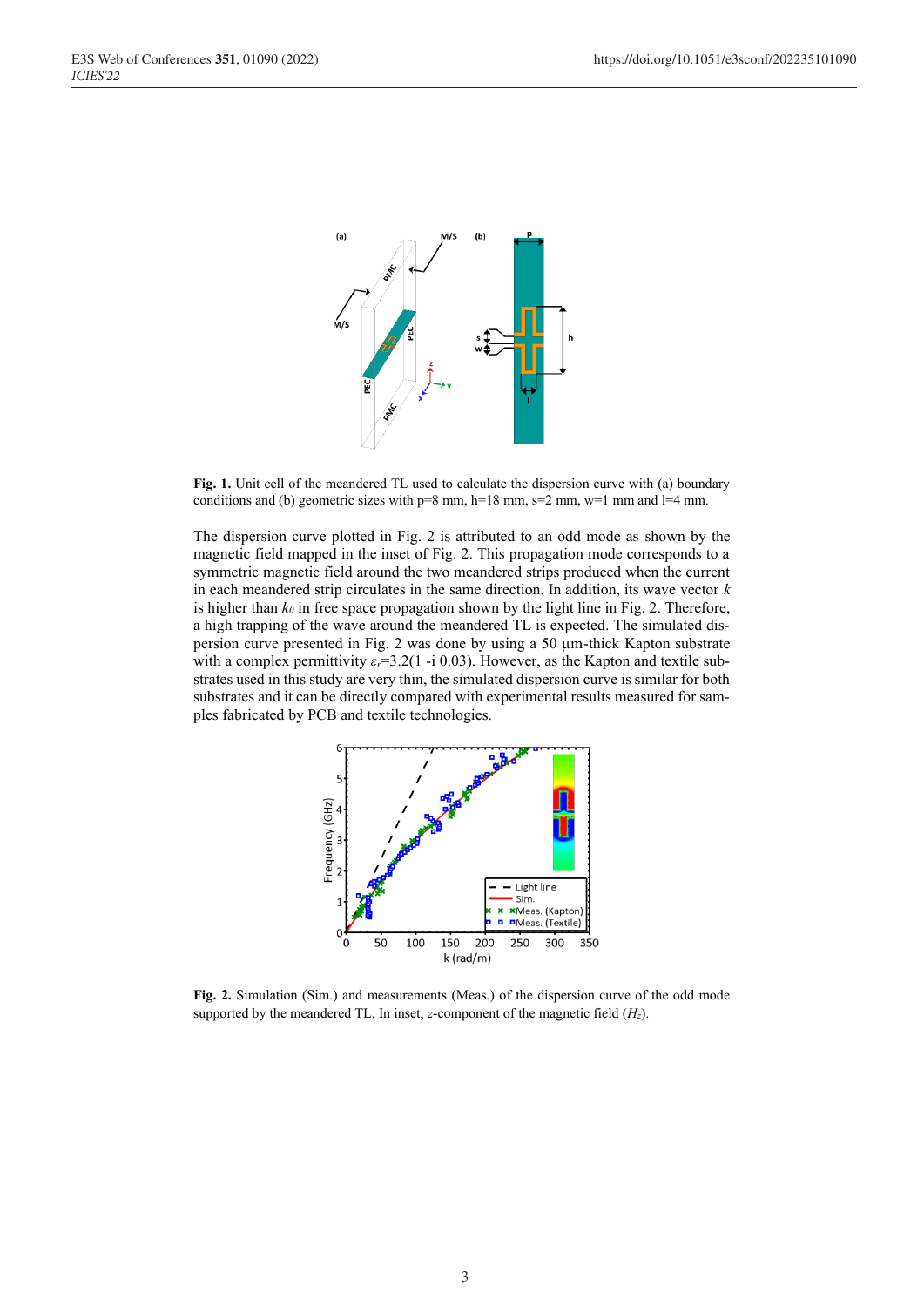The odd mode previously studied by means of the dispersion curve can be wirelessly excited by means of a dipole antenna parallel-positioned above the meandered TL. The SSPP odd mode can be excited by magnetic coupling of the dipole antenna with the meandered TL. As shown in Fig. 3(b), the symmetry of the magnetic field is similar to the symmetry obtained by the dispersion curve calculation. As a consequence, the horizontal polarization of the dipole antenna positioned above and parallel to the TL is able to generate the SSPP odd mode.



**Fig. 3.** (a) Simulated meandered TL and the wirelessly excited odd mode propagation by means of dipole antennas in horizontal polarization. (b) *z*-component of the magnetic field (*Hz*) plotted in the *x*-*y* plane at  $f = 2.15$  GHz.

The measured dispersion curve of the odd mode was done by using a relevant method commonly used to determinate the complex permittivity by means of connected TLs [13] [14]. This method consists of calculating the eigenvalues of a computed matrix involving the S parameters measured for two identical TLs of different lengths. In the present study, the de-embedding method has been applied for only one TL wirelessly excited by the dipole antennas. The Scattering parameters were measured for two distances between antennas by only moving the antennas at two positions above the TL. This method is extensively described in [10]. The experimental dispersion curves are shown in Fig. 2 for both SSPP TL fabricated on flexible PCB substrate (Kapton) and on a textile substrate by embroidery technique. The experimental results represent a satisfactory agreement with the simulation ones. Also in terms of the curve dispersion, the performances of the embroidered SSPP TL and of the SSPP TL fabricated by traditional PCB technology are the same.

#### **2.2 Wave transmission supported by the odd mode**

An embroidered TL of 300 mm-length was manufactured by using the computer-aided embroidery machine JF-0215-495 from ZSK Company and a silver-based conductive yarn Shieldex® Twisted Yarns 117/17 dtex 2-Ply from Statex Company [15]. The embroidery was done by using a conductive yarn of diameter around 0.2 mm in upper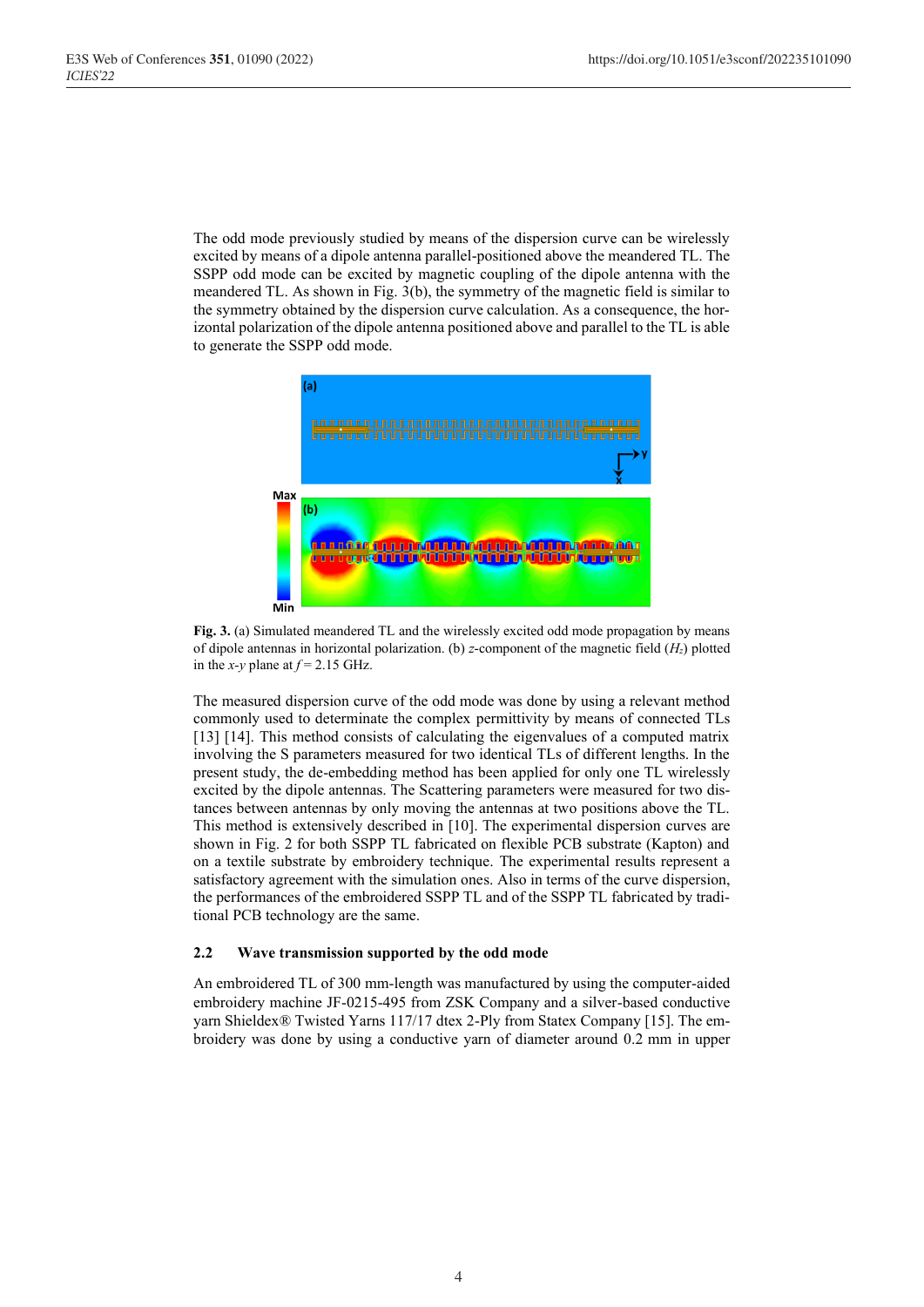threading and a polyester dielectric yarn in lower threading (bobbin). They were together embroidered onto a 0.28 mm-thick substrate of cotton which is characterized by a measured permittivity  $\varepsilon_r = 1.8$ . For the sake of minimizing the conductive losses in the meandered TL, the structuring of embroidery was oriented in the direction of the current flow through the TL. The performance of the embroidered TL is also compared with the results measured for a TL fabricated on Kapton by PCB technology. As shown in Fig. 4, the PCB and embroidered SSPP TLs were characterized by using two dipole antennas connected to a VNA by coaxial cables. The antennas were manufactured on a FR4 substrate of thickness 1.6 mm. The geometric sizes are shown in the inset of Fig. 4. The back-side of the antenna substrate were directly placed on the meandered TL by preventing any air gap between them. Before starting the characterization, the VNA was calibrated using a SOLT (Short-Open-Load-Thru) calibration. Moreover, a commercial microwave absorber Eccosorb AN-75 was used behind the antennas in order to avoid unwanted interferences with the metallic holders.



**Fig. 4.** Experimental setup for determining the odd mode transmission of the meandered TL fabricated by (a) PCB (Kapton) and (b) embroidery technique, respectively. In inset, the geometric sizes of the dipole antenna.

The transmission measured between antennas is shown in Fig. 5 for PCB and embroidered TLs and it is compared with the simulation results. The simulated transmission for the embroidered TL was calculated by considering a conductivity  $\sigma$  = 1.5 10<sup>4</sup> S/m for the metallic strips and a good agreement was obtained with the measured transmission. On the other hand, the transmission measured for the TL on Kapton substrate (PCB) is compared with the simulated transmission when considering a conductivity of copper for the metallic strips. Almost the same transmission trend was obtained for both TLs with a slight difference between them observed at the maximum value of the transmission. The maximum measured transmission for PCB and embroidered TL is around -6 dB and -10 dB respectively. The difference of 4 dB between the two SSPP TLs can be related to the conductivity of the metallic yarn which is three orders of magnitude lower than the copper conductivity. Moreover, the measured transmission for the em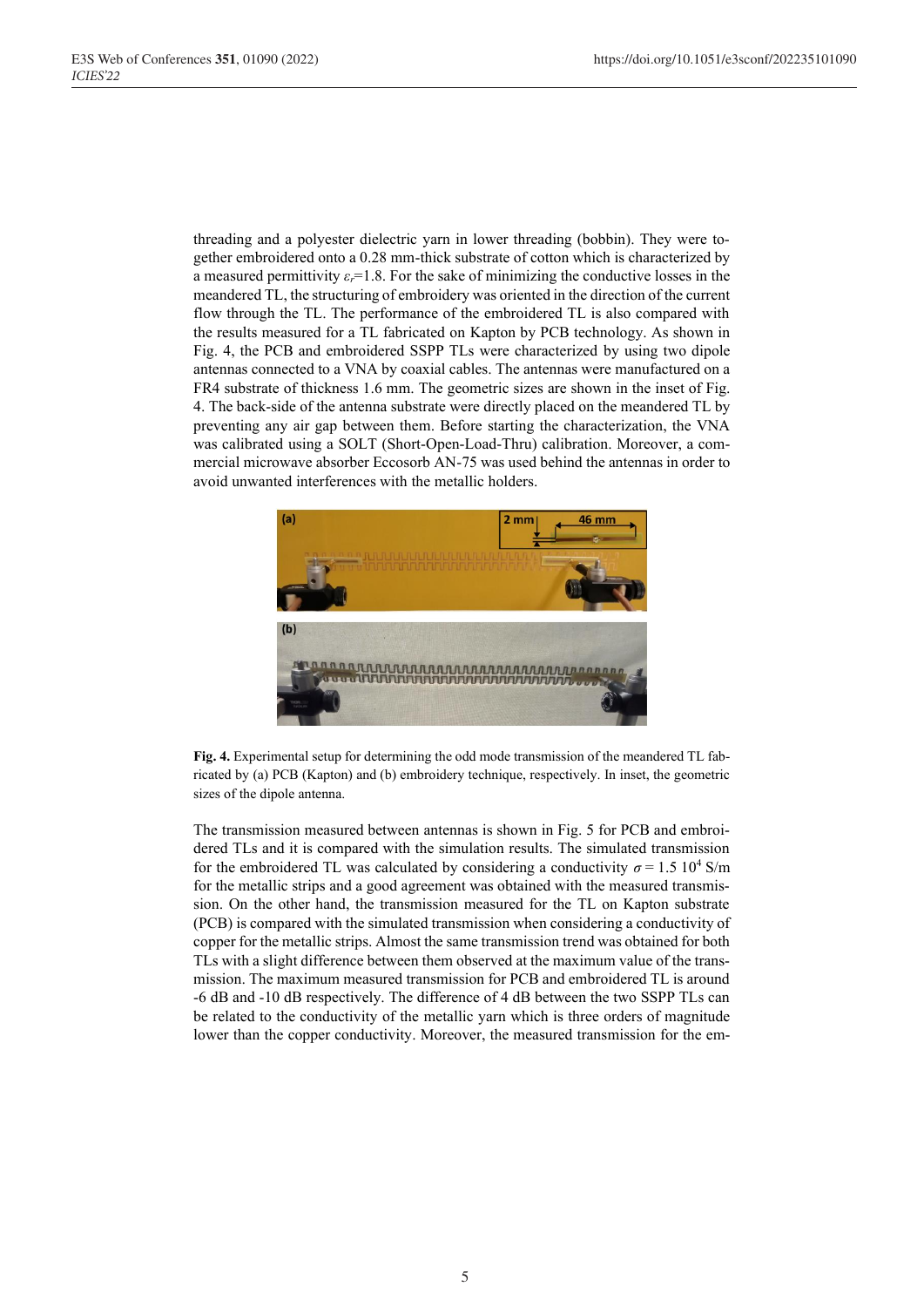broidered TL is compared with the measured transmission in free space and a transmission improvement is achieved. The transmission between antennas is improved around 11 dB and 28 dB by means of the embroidered TL comparing with the transmission measured in free space between vertical-oriented (V-Antennas) and horizontal-oriented (H-Antennas) antennas, respectively. As shown in Fig. 5(b), the maximum value of the transmission is observed at 2.7 GHz when the vertical-oriented parallel antennas radiate in free space. When using the SSPP TL, the maximum value of the transmission is shifted down to 1.8 GHz. This frequency shift is produced because of near field coupling of the antenna with the SSPP TL.



**Fig. 5.** Simulated (Sim.) and measured (Meas.) transmission for the odd mode supported by the (a) PCB and (b) embroidered SSPP TL. (b) Comparison with the transmission measured in free space between vertical-oriented (V-Antennas) and horizontal-oriented (H-Antennas) antennas.

### **3 Conclusion**

As a conclusion, the SSPP odd mode have been wirelessly excited by means of horizontal polarization dipole antennas parallel to the TL. The measured dispersion curve of an embroidered SSPP TL showed a good agreement with the dispersion curve of a PCB SSPP TL. The maximum transmission of the embroidered and the PCB TLs showed around 4 dB of difference between them. This difference has been related to a lower value of the conductivity of the metallic yarns compared with copper. Moreover, the embroidered TL allowed to improve the transmission of around 11 dB and 28 dB by comparison with the transmission in free space when the antennas were verticallyand horizontally-oriented, respectively. Finally, the embroidered TL presented in this work can be considered as a waveguide dedicated to wireless body sensor network applications with performance enhancement.

### **Acknowledgments**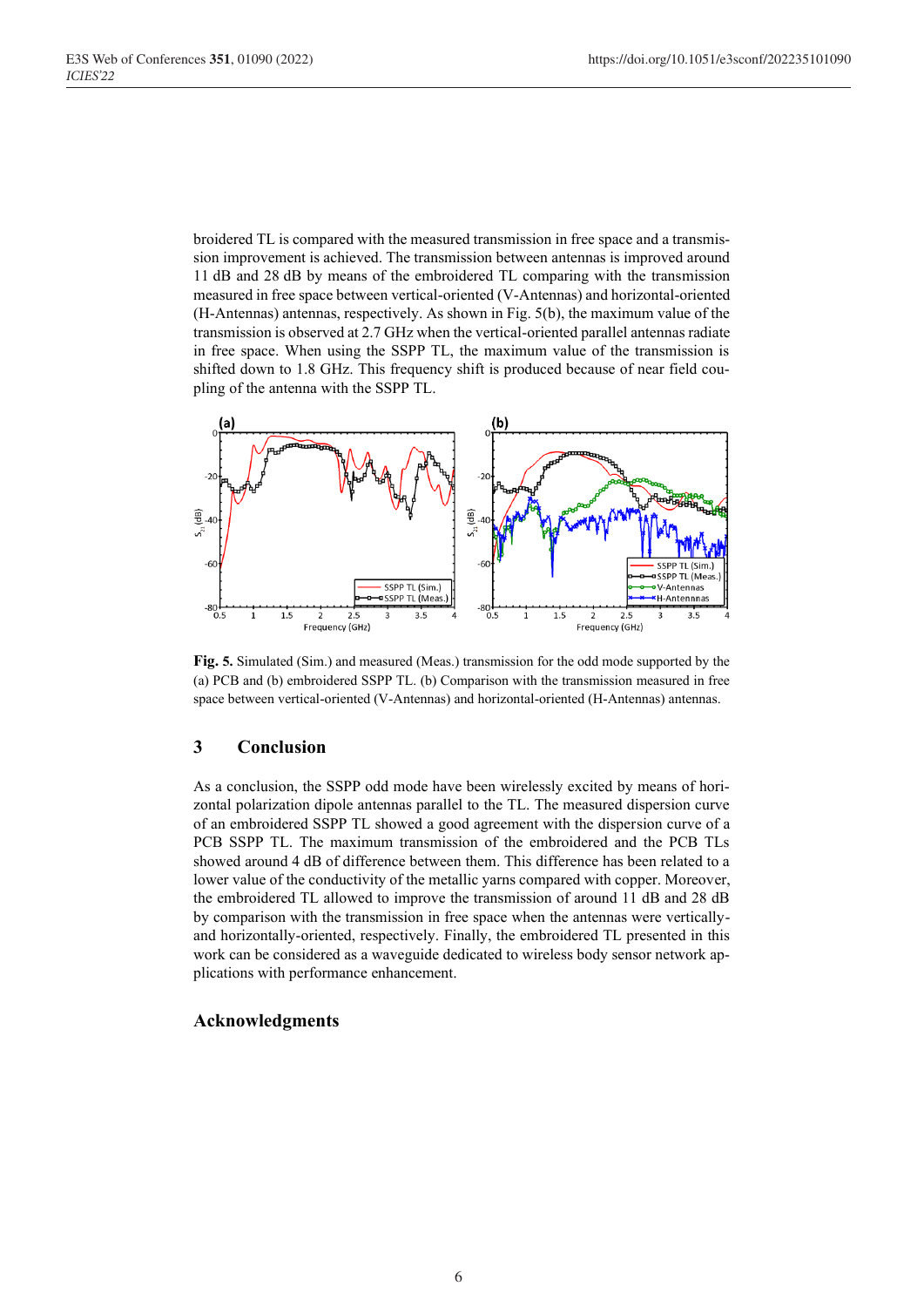This work was funded by the ANR and DGA (Agence Nationale de la Recherche and Direction Générale de l'Armement) through the project named CONTEXT, ANR-17- CE24-0013. The authors would like to thank the characterization platform CHOP at IEMN and François Dassonville at ENSAIT.

## **References**

- 1. Raether H (1988) Surface plasmons on smooth surfaces. In: Surface Plasmons on Smooth and Rough Surfaces and on Gratings. Springer Berlin Heidelberg, Berlin, Heidelberg, pp 4–39
- 2. Pendry JB, Martín-Moreno L, Garcia-Vidal FJ (2004) Mimicking Surface Plasmons with Structured Surfaces. Science 305:847–848. https://doi.org/10.1126/science.1098999
- 3. Brock EMG, Hibbins AP (2013) Microwave surface waves supported by a tapered geometry metasurface. Applied Physics Letters 103:111904. https://doi.org/10.1063/1.4820411
- 4. Brock EMG, Hendry E, Hibbins AP (2011) Subwavelength lateral confinement of microwave surface waves. Applied Physics Letters 99:051108. https://doi.org/10.1063/1.3622646
- 5. Yang X, Luo J, Gu D, Su P, Zhang M, Zhu Z, Yuan J (2020) High-efficiency electrically direction-controllable spoof surface plasmon polaritons coupler. Journal of Applied Physics 127:233105. https://doi.org/10.1063/1.5134976
- 6. Lockyear MJ, Hibbins AP, Sambles JR (2009) Microwave Surface-Plasmon-Like Modes on Thin Metamaterials. Phys Rev Lett 102:073901. https://doi.org/10.1103/PhysRevLett.102.073901
- 7. Hibbins AP, Lockyear MJ, Sambles JR (2011) Otto coupling to a transverse-electric-polarized mode on a metamaterial surface. Phys Rev B 84:115130. https://doi.org/10.1103/PhysRevB.84.115130
- 8. Tang WX, Zhang HC, Ma HF, Jiang WX, Cui TJ (2019) Concept, Theory, Design, and Applications of Spoof Surface Plasmon Polaritons at Microwave Frequencies. Advanced Optical Materials 7:1800421. https://doi.org/10.1002/adom.201800421
- 9. Wan X, Cui TJ (2014) Guiding spoof surface plasmon polaritons by infinitely thin grooved metal strip. AIP Advances 4:047137. https://doi.org/10.1063/1.4874307
- 10. Ghaddar A, Lheurette É, Burgnies L (2021) Wireless Experimental Determination of Dispersion Curves of Spoof Surface Plasmon Polariton Modes Supported by a Transmission Line. physica status solidi (b) 258:2100003. https://doi.org/10.1002/pssb.202100003